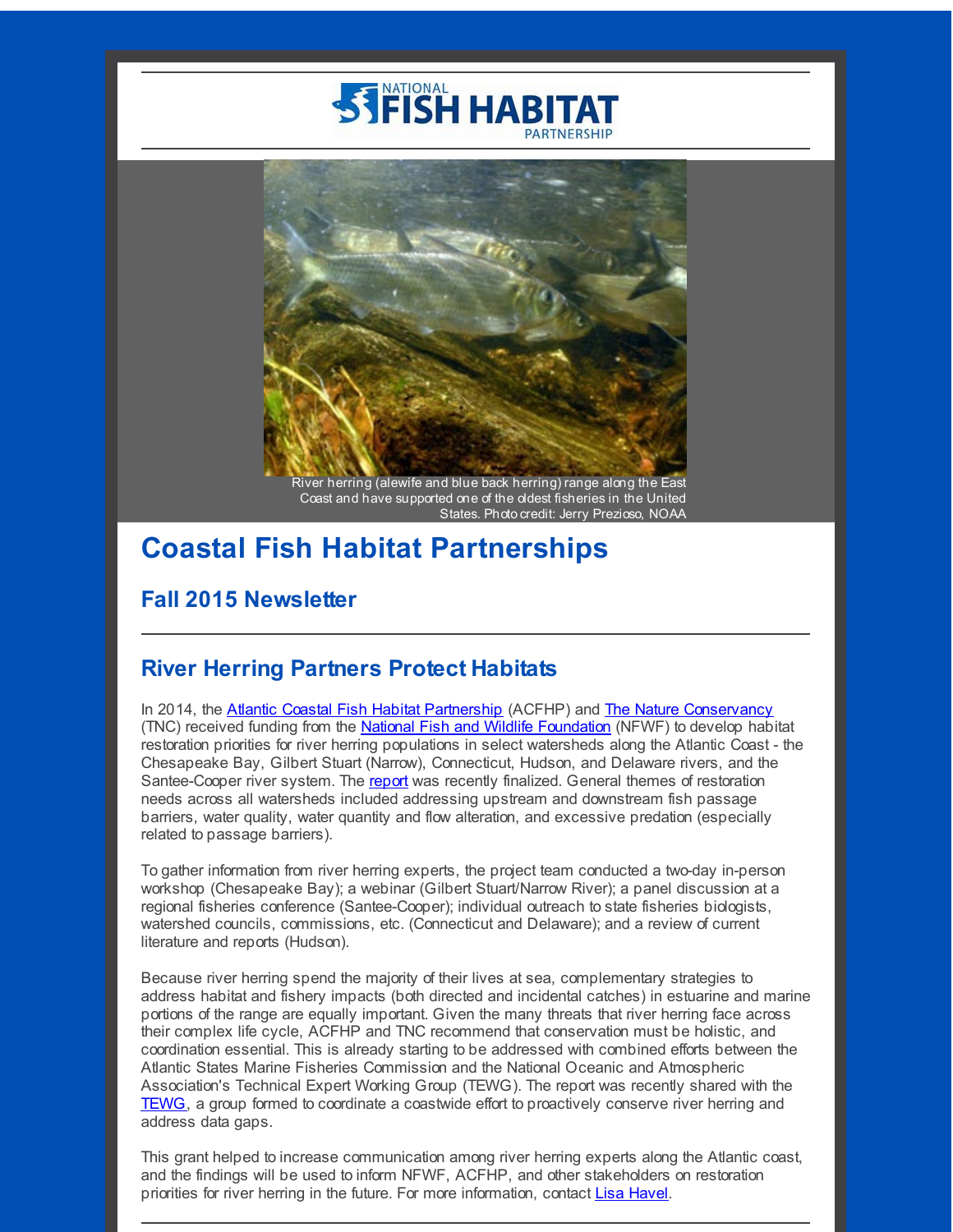#### **SARP Promotes Fish Passage Through Symposium and Outreach**

On Monday, November 2nd, the Southeast Aquatic Resources Partnership (SARP) will host the, "Building a Fish Passage Community of Practice Through Case Studies and Lessons Learned [Symposium](http://r20.rs6.net/tn.jsp?f=001Vyq-DWf23kLAPL0nmuktIDhqEZ8uvtSkPr3FtiIVkBzBNZpT-guPg0Xmo3m8r61pLKq3Xe6MFnm29KfOh2ycY-00cLwbM94x9euSplNZKUwfI5htw_hfmdi_8xBK3f5fssPCJ6mq16FVkKVhWuMikX2_nRjJCyIkcrFddPuTdbP2KnGqgfTiE_W4Hztdv3UFt2aNhIL3q-i74Zgy_oZzLMHQAc1iaMRN&c=&ch=) (1-5 pm) at the 69th Annual Conference of the [Southeastern](http://r20.rs6.net/tn.jsp?f=001Vyq-DWf23kLAPL0nmuktIDhqEZ8uvtSkPr3FtiIVkBzBNZpT-guPg0Xmo3m8r61p-Timkev-E9Ax_ZUXo4WgWERmMkIIkaFv0bKdhQ8rGMtlFWbtU1yQZDKA551njFtpCUntMs-H7Az5xGwkGVw_sRDN3HAktf1KCANXIHc0IHwVYW_XcIWf9h3lnzaYMGLE6cIpQsazi8TSBjwrdwv60A==&c=&ch=) Association of Fish & Wildlife Agencies in Asheville,



North Carolina. This symposium aims to help develop a fish passage community of practice throughout the Southeast by highlighting successful dam removal projects, identify lessons learned and recommend key factors to maximize the number of successful dam removal projects. To learn more contact Dr. Jessica [Graham](mailto:jessica@southeastaquatics.net).

In support of fish passage education and outreach, SARP, the Eastern Brook Trout Joint Venture (EBTJV) and the Atlantic Coastal Fish Habitat Partnership (ACFHP) have developed an informational template on fish passage barrier removal. The demonstration version includes a featured project and resources for North Carolina. The template was created for conservation groups that have strong local level community connections to citizens, property owners, and smaller stream systems where many potential barriers exist. It can be used to raise awareness of impacts these barriers have on fish and other aquatics, and to help enlist the assistance of landowners, recreationalists, and citizen scientists in identifying and providing information about barriers that may not yet be documented. User groups have the ability to personalize portions of the template according to their specific target audiences, and the template can be used as an outreach tool to highlight key issues and projects. Complete with a section where specific calls to action can be identified to help empower stakeholders to take action and report potential barriers, the template will help the databases of the Southeast Aquatic Connectivity Assessment Program (SEACAP) and other programs grow and remain relevant, and can assist with the prioritization of dam removal and restoration projects.

Click [here](http://r20.rs6.net/tn.jsp?f=001Vyq-DWf23kLAPL0nmuktIDhqEZ8uvtSkPr3FtiIVkBzBNZpT-guPg0Xmo3m8r61pLrJUGzm4_2pEg2nKbJiz31gf3rOH-rO_Ry1KkUS22g_sIEaYM3ri4ZtDAVk7LBTfCKTDqqRiNySczpsJSkTctVWhMSfCE_MNQej9Kw64na6njYCwcWz5uLyE3DM2h5FYWQjtqmDGjzr-n5lG8WAkcGK57eHpW8m184872DdT_ixirzFxaZKu9DIkUVHDTMS8CKWHKqcT-LtwSxK9LD9jVL3rKIqSmxn3cotyKq4pkOkeFgeLRVut0knR-28pf-xu1nJNvMpWorBf8X0OxTllDQ==&c=&ch=) to access the fish passage barrier removal template and accompanying usage guidance.

# **WCGA Creates Ocean and Coastal Climate Change Funding "Wizard"**

The West Coast [Governors](http://r20.rs6.net/tn.jsp?f=001Vyq-DWf23kLAPL0nmuktIDhqEZ8uvtSkPr3FtiIVkBzBNZpT-guPg0Xmo3m8r61p7cVjm-e2-g2Ra7pK88Q-TszrHzWaUcM6pz39lcCcFsz3l1_N5NoJljZ2n4KWyVJoEDD9MVxUN9vivnq-PiQloFGfsgvY3mWAoBWhF0j25tQRKExyVWeRRw==&c=&ch=) Alliance on Ocean Health (WCGA) Climate Change Action Coordination Team, with support and funding from the National Oceanic and Atmospheric Administration Regional Ocean Partnership



Funding Program, has developed a searchable resource to identify funding opportunities pertaining to climate change including sea-level rise, coastal hazards, and other pertinent issues. The Ocean and Coastal Climate Change [Funding](http://r20.rs6.net/tn.jsp?f=001Vyq-DWf23kLAPL0nmuktIDhqEZ8uvtSkPr3FtiIVkBzBNZpT-guPg0Xmo3m8r61pqKQOU_26K9XEqkDdULmtIF6qfwWJwSKRwCuDtQzwcz6irm9kFhJ77KMFawhHINdDU07XtBzceyh-RbA7IcNqQEZxE7Oc0kcFhYawK4b-teze9BcL0joDHt8eQjol_s9KY6244ngepBI=&c=&ch=) Wizard is now live and available. It allows users to filter their searches by using specific categories, showing only new funding opportunities, and even saving searches that are updated each time the site is visited. Individuals and organizations are also encouraged to submit funding opportunities via an 'add' feature.

Please contact Kim [McIntyre](mailto:kim@westcoastoceans.org) if you have questions or would like to add funding sources to the Wizard.

## **PMEP Supports Removal of Collier Boat Ramp and Jetty**

The Pacific Marine and Estuarine Fish Habitat [Partnership](http://r20.rs6.net/tn.jsp?f=001Vyq-DWf23kLAPL0nmuktIDhqEZ8uvtSkPr3FtiIVkBzBNZpT-guPg1hajfrs72TNfJte3ixzqvuqExZzoBJuZWtyNK2ivEXy2d4wsIwxNvZQWuX3lpNZokpJDTCRh2BVo5saB6Pf0UcJZPBJho_Y6n0Z7hxwtfb4RS776wERbGlAOn63TMdcbQ==&c=&ch=) is providing financial support to the [Squaxin](http://r20.rs6.net/tn.jsp?f=001Vyq-DWf23kLAPL0nmuktIDhqEZ8uvtSkPr3FtiIVkBzBNZpT-guPg0Xmo3m8r61psn8sxL33y64EHupFxMQdGLdAqCsoUQGh63ZGuXKpP02PGFDaldUVJQKNMFyts-rtRYWvgz9_0bxZTEWwFNDTmyMe2veKer7plj4hVLVZCFw=&c=&ch=) Island Tribe to remove the final two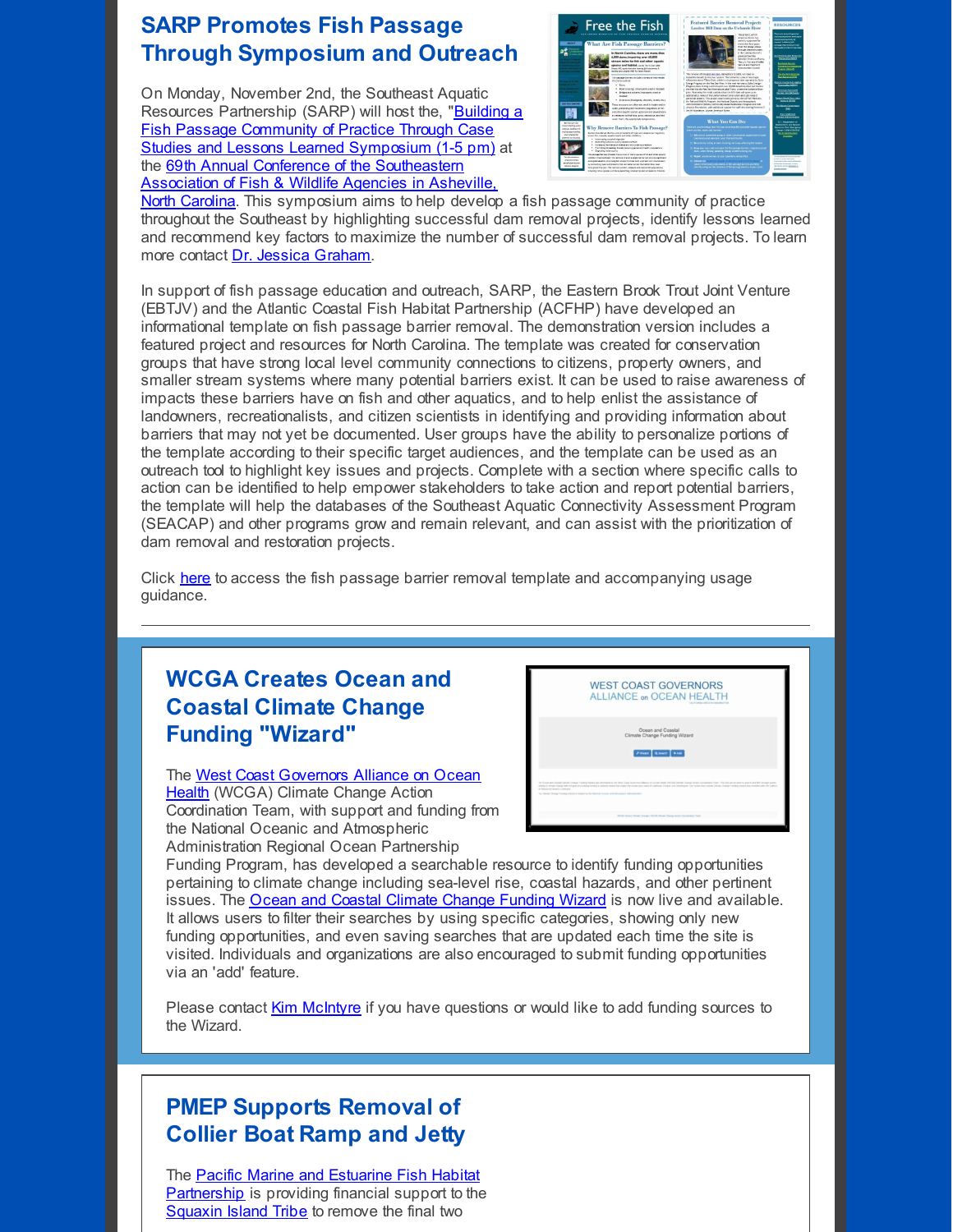sediment barriers blocking lateral net shore-drift along 5.7 miles of Pickering Passage in South Puget Sound, Washington. Rated as a high priority restoration by the Puget Sound Nearshore Ecosystem Restoration Project, removing the impediments to net shore-drift will increase spawning habitat for sandlance, surfsmelt and herring, all important food sources for Puget Sound salmonid species. Post-construction, Washington [Department](http://r20.rs6.net/tn.jsp?f=001Vyq-DWf23kLAPL0nmuktIDhqEZ8uvtSkPr3FtiIVkBzBNZpT-guPg0Xmo3m8r61pHzdpwphI3i-dlg_1d-t_9BKTqpVcY_vFid6mmvPIBrqkm6fYxOGhkgvZqoPMu0iYjYE28Q0NEMXkdYpeN2nPqrB412FNXH1ajwvGyKJk4vM=&c=&ch=) of Fish and Wildlife will monitor the site by measuring beach sediment loads up-drift, down-drift, and at the site.

Click [here](http://r20.rs6.net/tn.jsp?f=001Vyq-DWf23kLAPL0nmuktIDhqEZ8uvtSkPr3FtiIVkBzBNZpT-guPg0Xmo3m8r61pP_7N5P_Krcp4ejVu3Pf2Kq10af1bAeaL9FjQFzuTSOwBeEWCyS71gIKDhXRYaCTUpbeX0SaW4IlG4kmv4JKeks2ISYHbL1KDrwQNOZQRQGFO--v-AW-qTwn5xSz8iQ6lIrocZFa2C5xGrG84caJVMCbuHj-7N-6XaRuWeS6WeqTbZjeWj4McMw==&c=&ch=) for more information on the project.



Demolition is underway at the Collier boat ramp and jetty site. Photo credit: Rich Carlson, USFWS

## **WNTI Launches Social Media Campaign**

The [Western](http://r20.rs6.net/tn.jsp?f=001Vyq-DWf23kLAPL0nmuktIDhqEZ8uvtSkPr3FtiIVkBzBNZpT-guPgyjie37aNy6lhlNa6T_Y-njmZIPNKLfWoLZdEGKUFWE4Zdp4MsGpJejzyBYvpyJhECUyR_TPUtg0tZFKzGz6eZnHL2Xy97cK38J3DJuTByoM5fQ9nyfATHpEcGsrMV7V_QK5lGSO9Bcs&c=&ch=) Native Trout Initiative (WNTI) launched a social media [campaign](http://r20.rs6.net/tn.jsp?f=001Vyq-DWf23kLAPL0nmuktIDhqEZ8uvtSkPr3FtiIVkBzBNZpT-guPg0Xmo3m8r61pnbyCaF50c19z-HVHr5tOANFeXEaq8w4P1oxGSay1Vx9NoVnmHBqyrG6WQMkW0ReZjL1NQ_pVQ5jiP84qWFEJEpD448Nc7SNrMTCOLtJzJE2JgGt8U3K1DwLcajqB-xI5&c=&ch=) in September 2015 to raise the profile of native trout and build a subscriber/donor list.



The entry page to WNTI's new social media campaign.

The Western Native Trout Initiative (WNTI) is a public-private Fish Habitat Partnership that works collaboratively across 12 western states to conserve, protect, restore and recover 21 native trout and char species. Since its inception in 2006, the Western Native Trout Initiative has directed over \$4 million in federal fish habitat funds leveraged to \$14 million public and private matching dollars for 113 priority native trout conservation projects.

#### **An Introduction to Alaska Fish Habitat Partnerships**

Five of our nation's 19 fish habitat partnerships operate in Alaska. The Mat-Su Basin Salmon Habitat Partnership (Mat-Su [Partnership\),](http://r20.rs6.net/tn.jsp?f=001Vyq-DWf23kLAPL0nmuktIDhqEZ8uvtSkPr3FtiIVkBzBNZpT-guPg3cGPLpiPjowHRDtKp3swopXT_dqSWkwepZcFHr8aVBxKDZuUJKXN4Vij72ap_yaygQO2rCvuUiLAZdF6lkO4nk3SZm9sXv9-K7VH1f94gSUeWk8uB4OfEamWyTJq4B5eA==&c=&ch=) and Southwest Alaska Salmon Habitat Partnership (SWASHP) focus primarily on salmon habitat, while the Kenai Peninsula **Fish Habitat [Partnership](http://r20.rs6.net/tn.jsp?f=001Vyq-DWf23kLAPL0nmuktIDhqEZ8uvtSkPr3FtiIVkBzBNZpT-guPg3cGPLpiPjowM04-WCpVSxzko7CzKC0mXw9iXPV53C_rUaLaLgN6xQNOmg4oiOHsGbPu-kDDTCchyIKANSp59yMNwbaV0g3mS29MGrLs1CLnxNig4Rj1rEI=&c=&ch=)** (KPFHP) and **Southeast** Alaska Fish Habitat Partnership (SEAKFHP) focus on conserving fish habitat for species that, at some point in



their life cycle, depend on the freshwater, estuarine, and marine ecosystems within their respective geographic boundaries. And although not based in Alaska, the geographic range of the [Western](http://r20.rs6.net/tn.jsp?f=001Vyq-DWf23kLAPL0nmuktIDhqEZ8uvtSkPr3FtiIVkBzBNZpT-guPgyjie37aNy6lhlNa6T_Y-njmZIPNKLfWoLZdEGKUFWE4Zdp4MsGpJejzyBYvpyJhECUyR_TPUtg0tZFKzGz6eZnHL2Xy97cK38J3DJuTByoM5fQ9nyfATHpEcGsrMV7V_QK5lGSO9Bcs&c=&ch=) Native Trout Initiative (WNTI) encompasses all of Alaska and 11 other western states, and primarily focuses on native trout and char.

Click [here](http://r20.rs6.net/tn.jsp?f=001Vyq-DWf23kLAPL0nmuktIDhqEZ8uvtSkPr3FtiIVkBzBNZpT-guPg0Xmo3m8r61pcPmjQK1B18XOkz7gbHciYmPTYn0pVAufybhQo_QyWR3uBfELnbw5RLKYOSIhcEHjAUnm53LsSpfhdTNonm33M2YXA87ChQv7gAhmHpgGqJVChewZPnsdbODFIGbhqbWXnYmN5OXPhw27dTLMCOi3-NkpcYfsrjq6OQka7slbSbTHMOGlJOkIAkVnobnmXso8L-nRFXKy8cw=&c=&ch=) for more information about the Alaska and WNTI fish habitat partnerships.

# **California Fish Passage Forum Recommends BMPs for Fish Passage Monitoring**

A 2015 [study](http://r20.rs6.net/tn.jsp?f=001Vyq-DWf23kLAPL0nmuktIDhqEZ8uvtSkPr3FtiIVkBzBNZpT-guPg-jmth0FBIslpo14V90f-Uymsnmjj0EF41cLaNpE6bQ39HVN9eoXWNN6fbanwYJvC-be_3sxMljQ-EW7yEaF0M-ODfKSbUUehD1Pz5F181v7SD3nEFHfDmf5YkyyvKEf92ZQrIoniUxZRivi6l-i07myFQAl3pfND400DfsH0IsWEO4WZ1FfmsLPa7gJqrbGfsR0Bh8oyh5goNyf2LLbmL7Xbyq8w7NE6_oVzfmke-nYr02FyqKiD3w=&c=&ch=) [commissioned](http://r20.rs6.net/tn.jsp?f=001Vyq-DWf23kLAPL0nmuktIDhqEZ8uvtSkPr3FtiIVkBzBNZpT-guPg6i87_RcofILmWbn5vtSlRCfQeaUc79dX3Y1Yybk3IBTtNwnFgVxvIwD7r1UTTi-4Wb_3OGOCF8B7-WGdnIxYGsY8oGUe2OCS0tJEFW-UuTvHjUQ6FL4-JAXUj0SUcJPTg==&c=&ch=) by the California Fish Passage Forum (Forum) has resulted in a set of recommendations for two types of fish passage monitoring methods and protocols for California. The Forum contracted with Ross Taylor and Associates (RTA) to:

• Summarize the current extent of fish passage